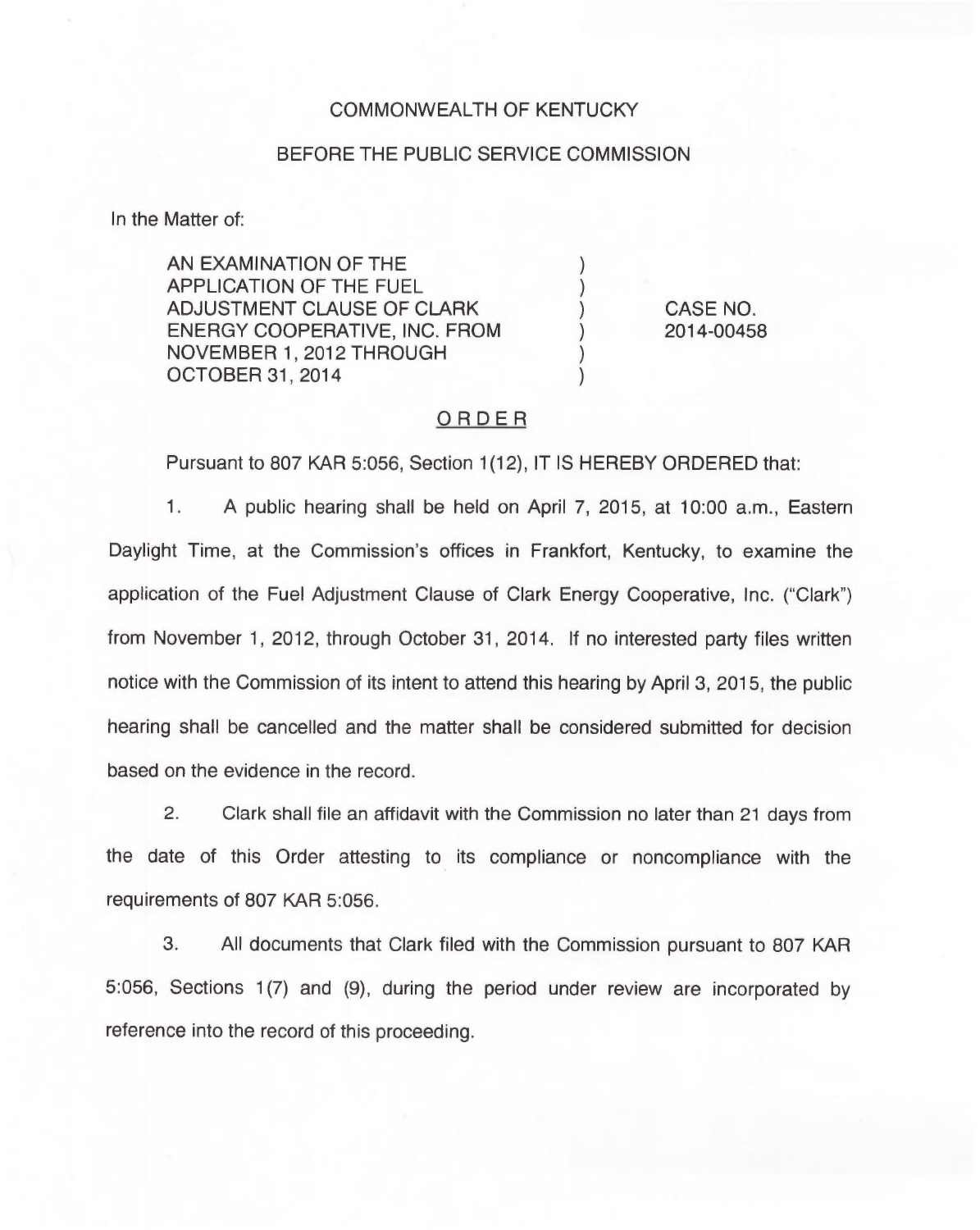4. Clark shall publish the following notice not less than seven days or more than 21 days prior to the public hearing in a newspaper of general circulation in its service areas or in a trade publication or newsletter going to all customers. Clark shall also file an Affidavit of Publication of Hearing Notice with the Commission no later than April 3, 2015.

> A public hearing will be held on Tuesday, April 7, 2015, at 10:00 a.m., Eastern Daylight Time, at the offices of the Kentucky Public Service Commission, 211 Sower Boulevard, Frankfort, Kentucky, to examine the application of the Fuel Adjustment Clause of Clark Energy Cooperative, Inc. for the period November 1, 2012, through October 31, 2014. Individuals interested in attending this hearing shall notify the Kentucky Public Service Commission in writing of their intent to attend no later than April 3, 2015. If no notices of intent to attend are received by that date, this hearing will be cancelled and the matter shall be considered submitted for decision based on the evidence in the record. Written notice of intent to attend this hearing should be sent to: Executive Director, Kentucky Public Service Commission, P.O. Box 615, Frankfort, Kentucky 40602.

5. The official record of the proceeding shall be by video only.

6. a. Clark shall file with the Commission, no later than 30 days from the date of this Order, its responses to all information requested in the Appendix to this Order. Responses to requests for information shall be appropriately bound, tabbed and indexed and shall include the name of the witness responsible for responding to the questions related to the information provided, with copies to all parties of record and the original and six copies to the Commission. When numerous sheets are required for an item, each sheet should be appropriately indexed, e.g., Item 1(a), Sheet 2 of 6.

b. Each response shall be answered under oath or, for representatives of a public or private corporation or a partnership or association or a

 $-2-$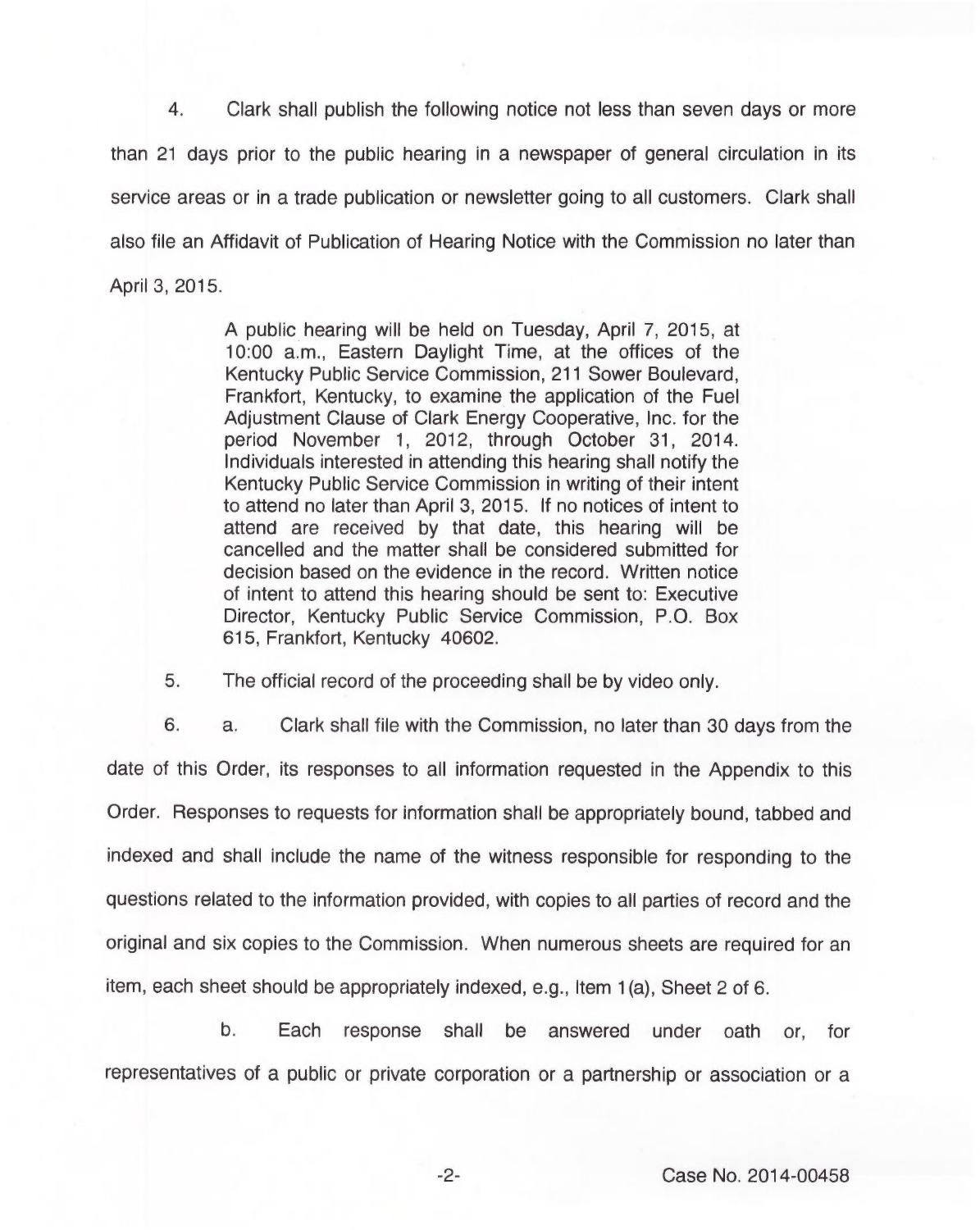governmental agency, be accompanied by a signed certification of the preparer or person supervising the preparation of the response on behalf of the entity that the response is true and accurate to the best of that person's knowledge, information, and belief formed after a reasonable inquiry.

c. <sup>A</sup> party shall make timely amendment to any prior response if it obtains information which indicates that the response was incorrect when made or, though correct when made, is now incorrect in any material respect.

 $d.$ For any request to which a party fails or refuses to furnish all or part of the requested information, that party shall provide a written explanation of the specific grounds for its failure to completely and precisely respond.

e. Careful attention should be given to copied material to ensure that it is legible.

f. A party filing a document containing personal information shall, in accordance with 807 KAR 5:001, Section 4(10), encrypt or redact the document so that personal information cannot be read.



ATTEST:

Casou D. Grammy

Case No. 2014-00458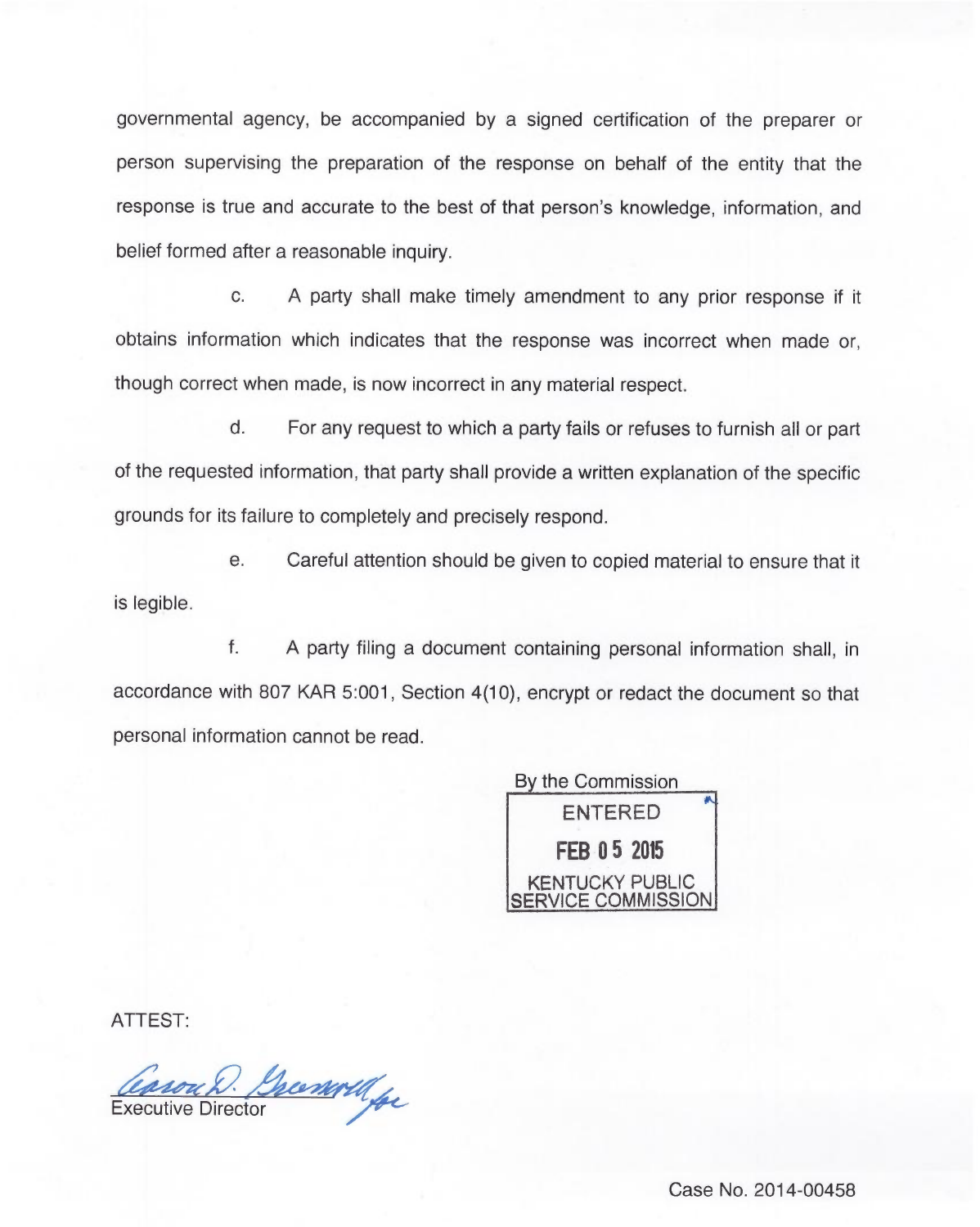#### APPENDIX

# APPENDIX TO AN ORDER OF THE KENTUCKY PUBLIC SERVICE COMMISSION IN CASE NO. 2014-00458 DATED FEB  $0.5$  2015

1. a. Provide a schedule of the calculation of the 12-month average line loss, by month, for November 2012 through October 2014.

b. Describe the measures that Clark has taken to reduce line loss during this period.

2. Provide Clark's monthly revenue reports (monthly billing summaries) showing the total revenue collected, including adjustments under the Fuel Adjustment Clause, as reported in Clark's monthly filings required by the Commission from November 1, 2012, through October 31, 2014.

3. Provide a schedule showing the calculation of the increase or decrease in Clark's base fuel costs per kWh as proposed by its wholesale electric supplier adjusted for Clark's 12-month average line loss for November 2012 through October 2014.

4. Provide a schedule of the present and proposed rates that Clark seeks to change, pursuant to 807 KAR 5:056, as calculated in Item 3 above, shown in comparative form.

5. Provide a statement showing, by cross-outs and italicized inserts, all proposed changes in rates. A copy of the current tariff may be used.